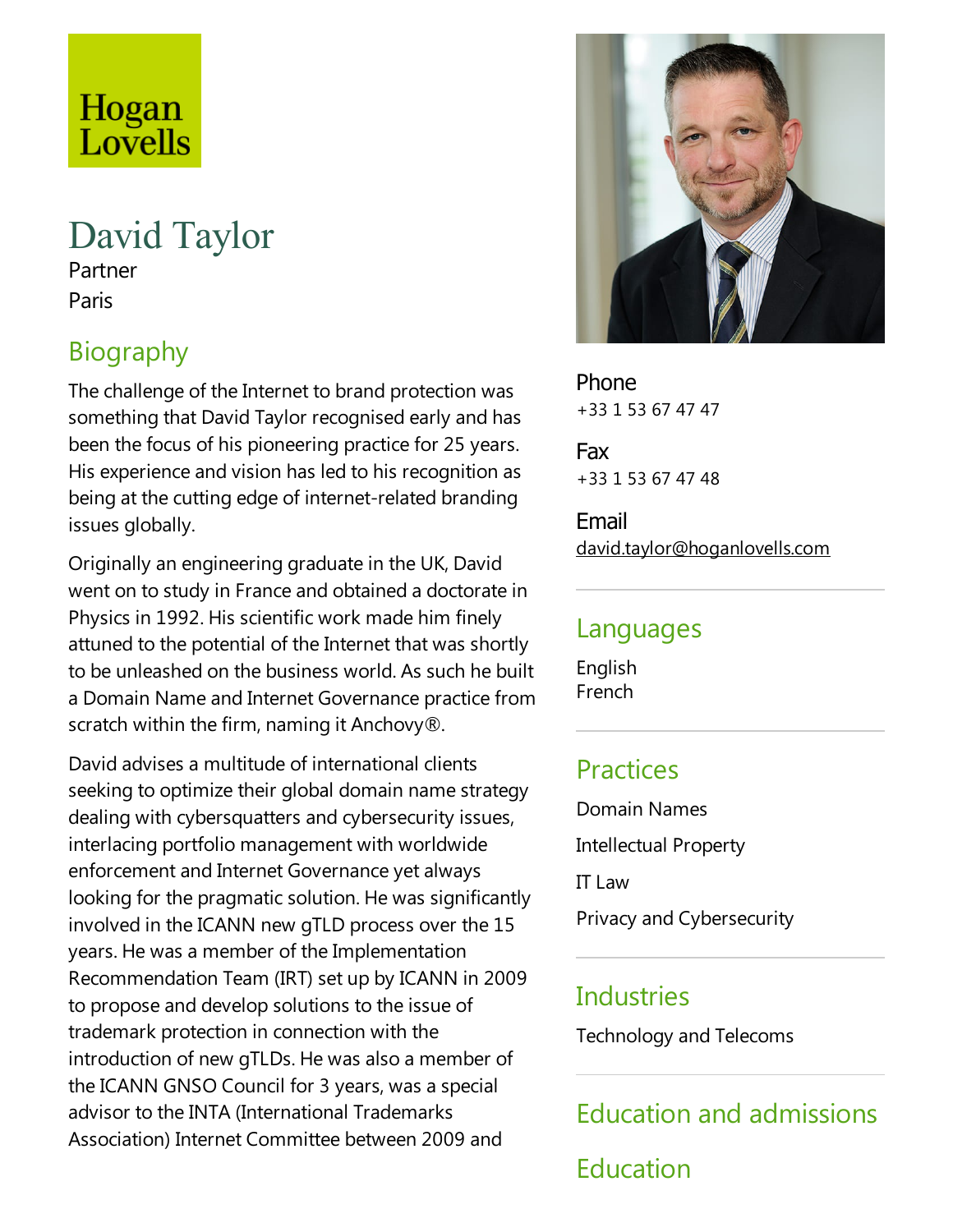2012. More recently he was selected to sit on the ICANN Consumer, Competition and Trust Review Team (CCTRT) between 2016 and 2019.

David is a domain name panellist for World Intellectual Property Organization (WIPO), for UK domain name disputes with Nominet, and an arbitrator for EU and the UDRP with the Czech Arbitration Court enabling him to consider issues from an adjudicator's perspective. David also advises on software, copyright and privacy issues. When not assisting clients with domain name issues David likes to spend time with his family, ski and cycle.

### Representative experience

Filing the first every fully electronic UDRP case for a large European Telecoms client with WIPO.

Advising a number of international companies with regards to data protection issues on a pan European basis as well as transfer of data outside France and the European Union.

Drafting and negotiating a series of software licence and development agreements and advising on the same across a number of EU countries.

Providing strategic advice to clients (from the US, Asia and Europe) on their global online strategy, portfolio management, domain name enforcement and applications in ICANN's new gTLD program.

Preparation of Legal Rights, String Confusion and Community Objections as well as defending clients against such Objections.

Providing advice to several banks and other companies on French encryption regulations.

Advising a number of international companies on various matters involving infringement of their brands on the Internet as well as fraudulent activities targeting their brands.

Negotiating the purchase of several high value domain names during the last 3 years amounting to over US\$9m.

The College of Law, York, 1994

Doctorate in Physics, University of Grenoble, 1992

Masters of Engineering in Materials Engineering, University of Birmingham, 1989

# **Memberships**

ICANN (Internet Corporation For Assigned Names And Numbers) - Member Of The Intellectual Property Constituency and GNSO Council

INTA (International Trademark Association)

ECTA (European Communities Trade Mark Association)